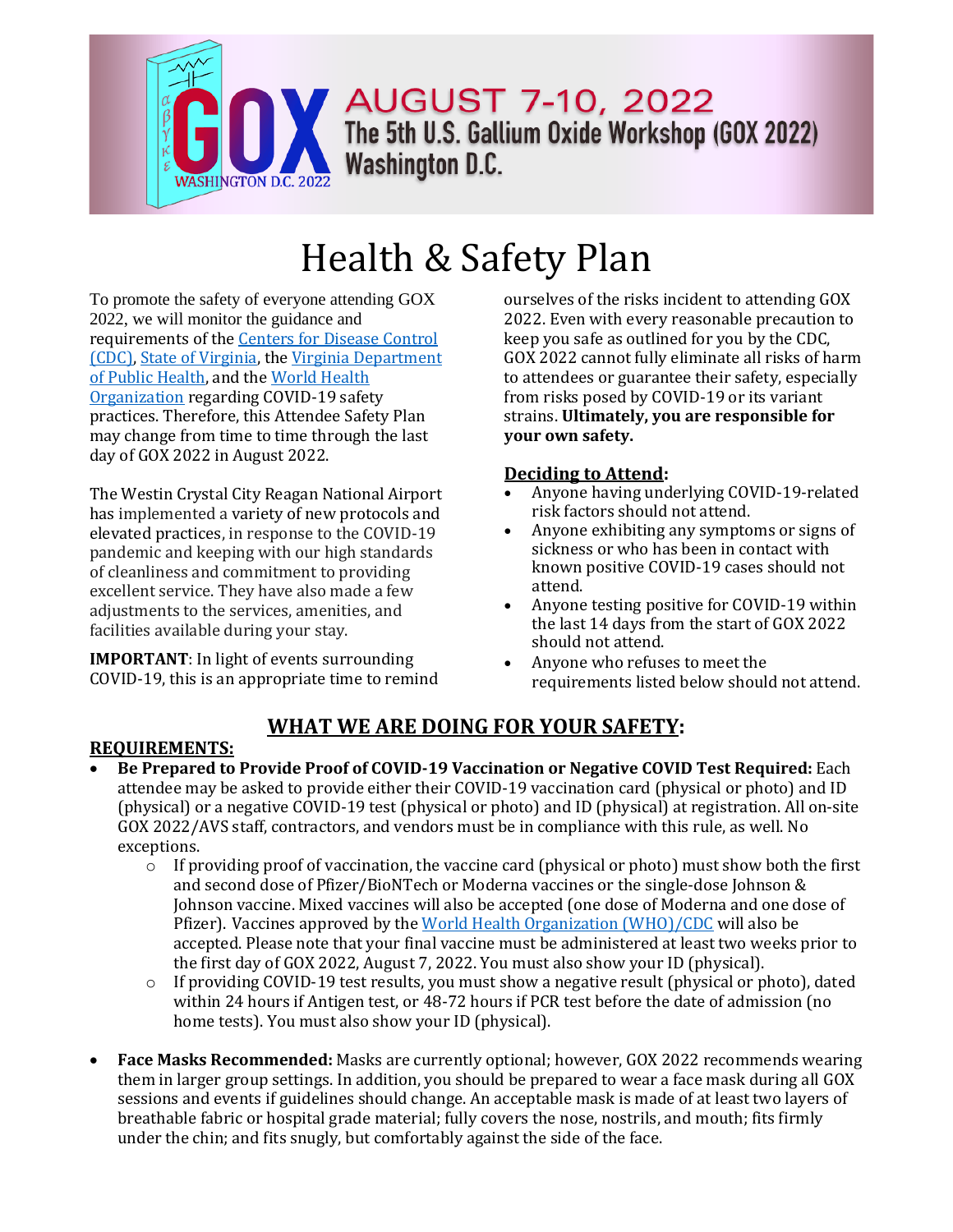- **Social Distancing:** Be mindful of the social distancing protocols and compliant with all posted instructions and signage.
- **Emergency Contact Number:** All attendees are required to provide a working mobile phone number to AVS in case GOX 2022 is notified by any government or local health department that contact tracing is required.
- **Waiver Form:** All Registrants are required to Review and accept the GOX 2022/AVS *Assumption of the Risk and Waiver of Liability* statement prior to registering.

# **GOX 2022 AND AVS ASSUMPTION OF RISK AND WAIVER OF LIABILTY:**

Please review the following GOX 2022 and AVS Assumption of Risk and Waiver of Liability Statement. You must accept the statement details outlined in order to be able to complete your registration. If you have any questions about the statement, please contact [events@avs.org.](mailto:events@avs.org?Subject=)

**GOX 2022 and AVS Assumption of Risk and Waiver of Liability Statement:** By checking the "I Accept" button below, I, on my behalf and on behalf of each individual included in this registration ("Registrant"), acknowledge the contagious nature of COVID-19 and voluntarily assume the risk that we may be exposed to or infected by COVID-19 by accessing The 5th U.S. Gallium Oxide Workshop (GOX 2022) ("Event") inperson and that such exposure or infection may result in personal injury, illness, permanent disability, and death. As such, I accept the terms of this Assumption of the Risk and Waiver of Liability. Registrants understand that the risk of becoming exposed to or infected by COVID-19 may result from the actions, omissions, or negligence of myself and others, including, but not limited to, the American Vacuum Society, the Westin Crystal City Reagan National Airport, their respective employees, agents, contractors, volunteers, and other Event participants. Registrants agree to abide by [all preventative measures](https://gox2022.avs.org/wp-content/uploads/2022/02/GOX-2022-Health-Safety-Plan.pdf)  [\(collectively "Measures"\)](https://gox2022.avs.org/wp-content/uploads/2022/02/GOX-2022-Health-Safety-Plan.pdf) put in place by GOX 2022 and AVS, the Westin Crystal City Reagan National Airport, their respective employees, agents, contractors, and volunteers at any time prior to and during the Event, including but not limited to, providing proof of COVID-19 vaccination and or negative PCR or Antigen test, wearing an **acceptable mask**, if requested, remaining at least six feet away from other Event participants, and promptly notifying AVS if any registrant experiences symptoms of COVID-19 during the Event. Registrants acknowledge that personal failure to follow these Measures may result in being removed from the Event and all related activities without any refund or reimbursement. Finally, Registrants acknowledge that no promises, representations, or affirmations of fact were made to me concerning the safety or danger associated with traveling to the Event or participating in any activity or interaction related to or associated with the Event.

П I have reviewed and accept the GOX 2022 and AVS Assumption of Risk and Waiver of Liability Statement

## **ENTRY & SYMPTOM EVALUATIONS:**

- Signage will appear at any entrance alerting attendees that entry will be denied if they have:
	- $\circ$  been diagnosed with COVID-19 in the last fourteen (14) days,
	- o exhibited symptoms of COVID-19 in the last fourteen (14) days, or
	- $\circ$  had contact with a person that has or is suspected of having COVID-19 within the past fourteen (14) days and have not completed a quarantine protocol, or
	- o not provided proof of COVID-19 vaccination or a negative PCR or Antigen test (as noted above).
	- $\circ$  refused to wear a mask when requested while in the Westin Crystal City Reagan National Airport or any facility hosting an GOX 2022 event or meeting.
	- o Attendees must adhere to the requirements of any such signage and any directives from GOX 2022/AVS staff given onsite during the event. Failure to do so could result in the denial of entry or removal from the venue altogether without refund
- **GOX 2022/AVS reserves the right to deny such entry to anyone seeking admittance or to remove them from the venue should they present with any COVID-19 like symptoms or refuse to adhere to the policies above. No refunds will be given, and such conduct may disqualify such individuals from attending future GOX Meetings.**